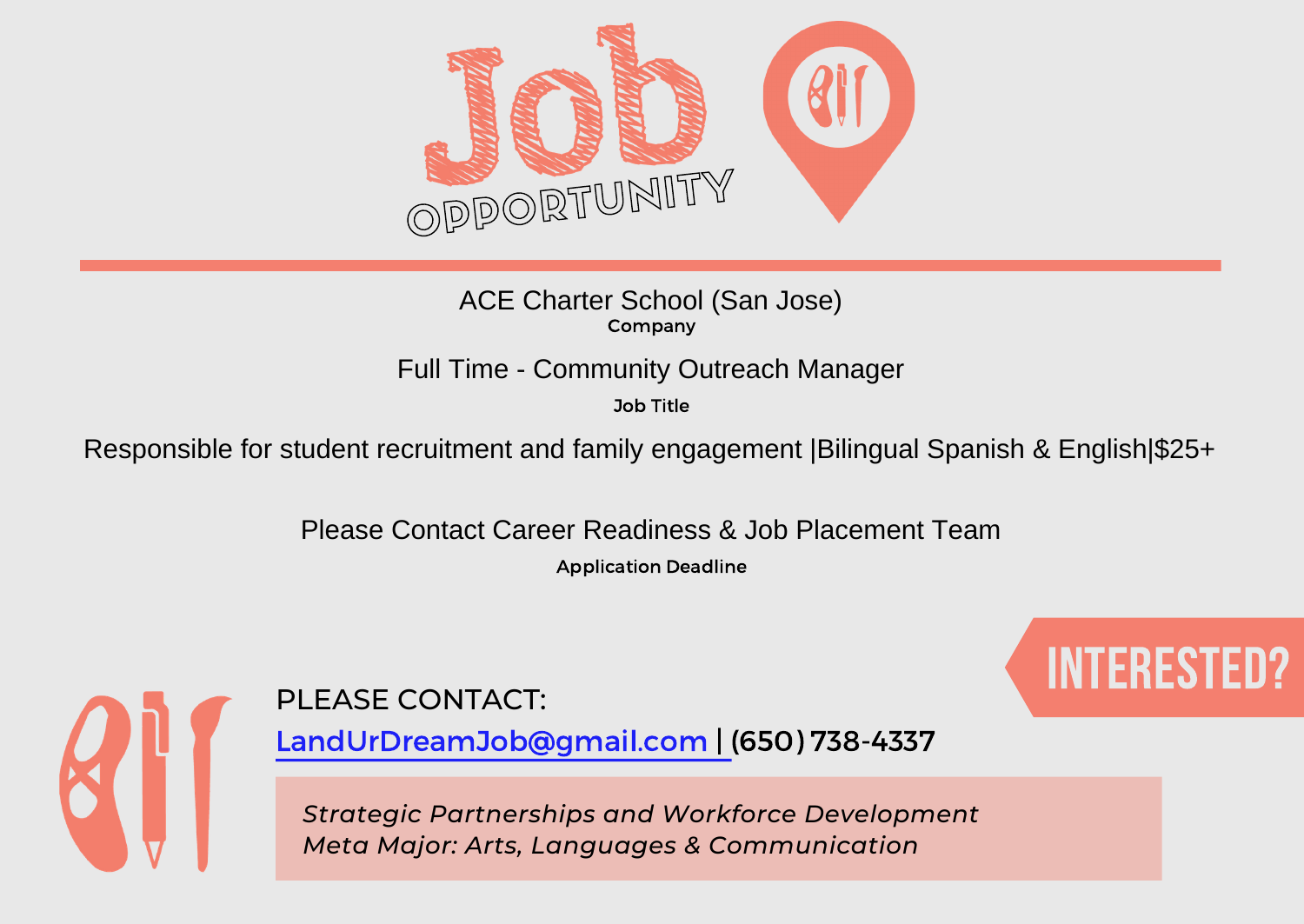

### Company ProActive Network Consulting (San Francisco)

Job Title

# Full Time - Client Liaison<br><sup>Job Title</sup><br>Ability to analyze client requests and formulate long-term solutions | \$28/hour

November 23, 2020

Application Deadline



## PLEASE CONTACT: A RESERVE CONTACTION OF THE STREET OF THE RESERVE OF THE RESERVE OF THE RESERVE OF THE RESERVE

LandUrDreamJob@gmail.com | (650) 738-4337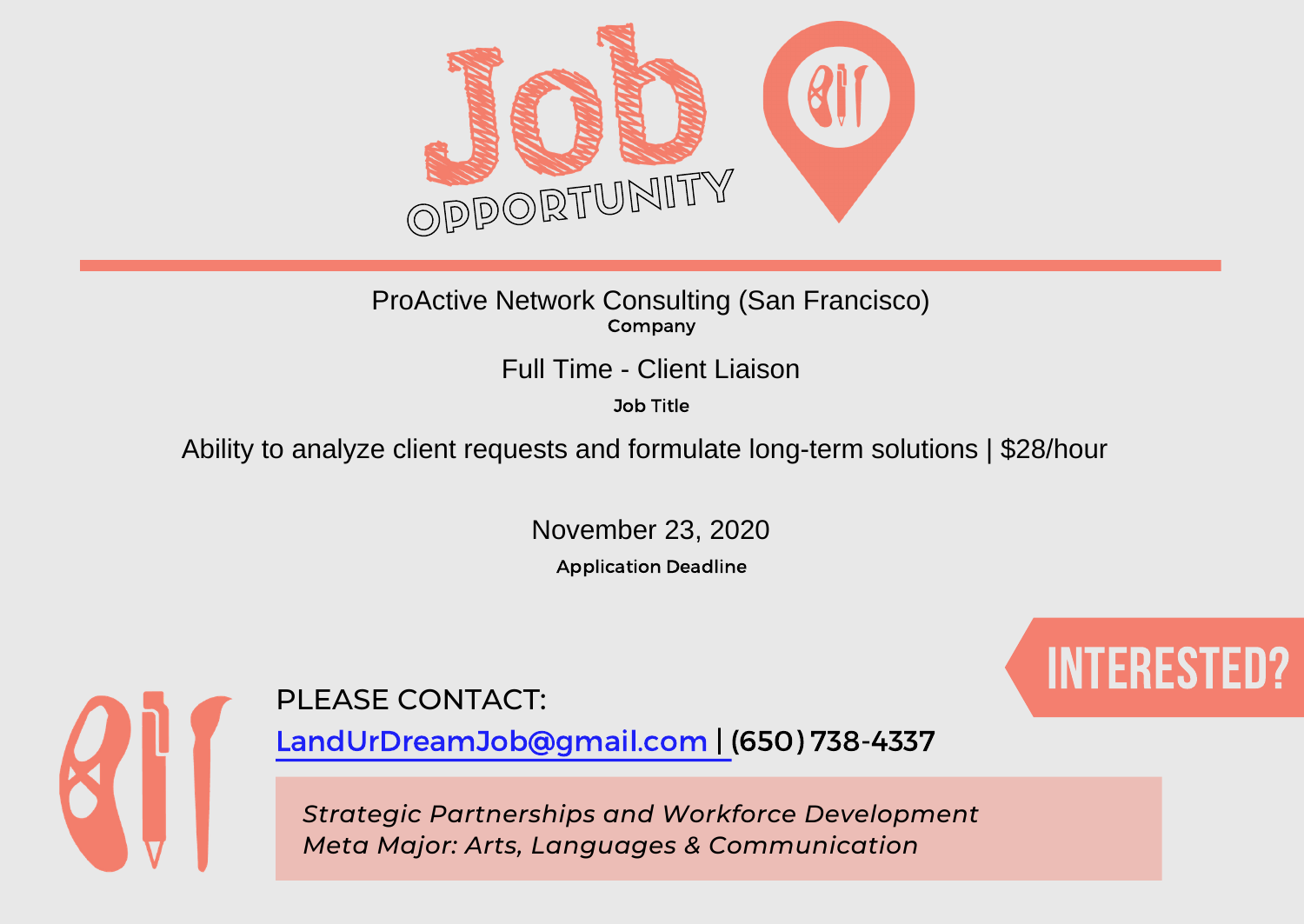

Company Pinot's Palette (San Bruno)

Job Title

Part Time - Artist Instructor<br>Job Title<br>Create, develop, and teach virtual painting classes in an energetic and clear manner | \$18/hr

Please Contact Career Readiness & Job Placement Team

Application Deadline



PLEASE CONTACT: A RESERVE CONTACTION OF THE STREET OF THE RESERVE OF THE RESERVE OF THE RESERVE OF THE RESERVE

LandUrDreamJob@gmail.com | (650) 738-4337